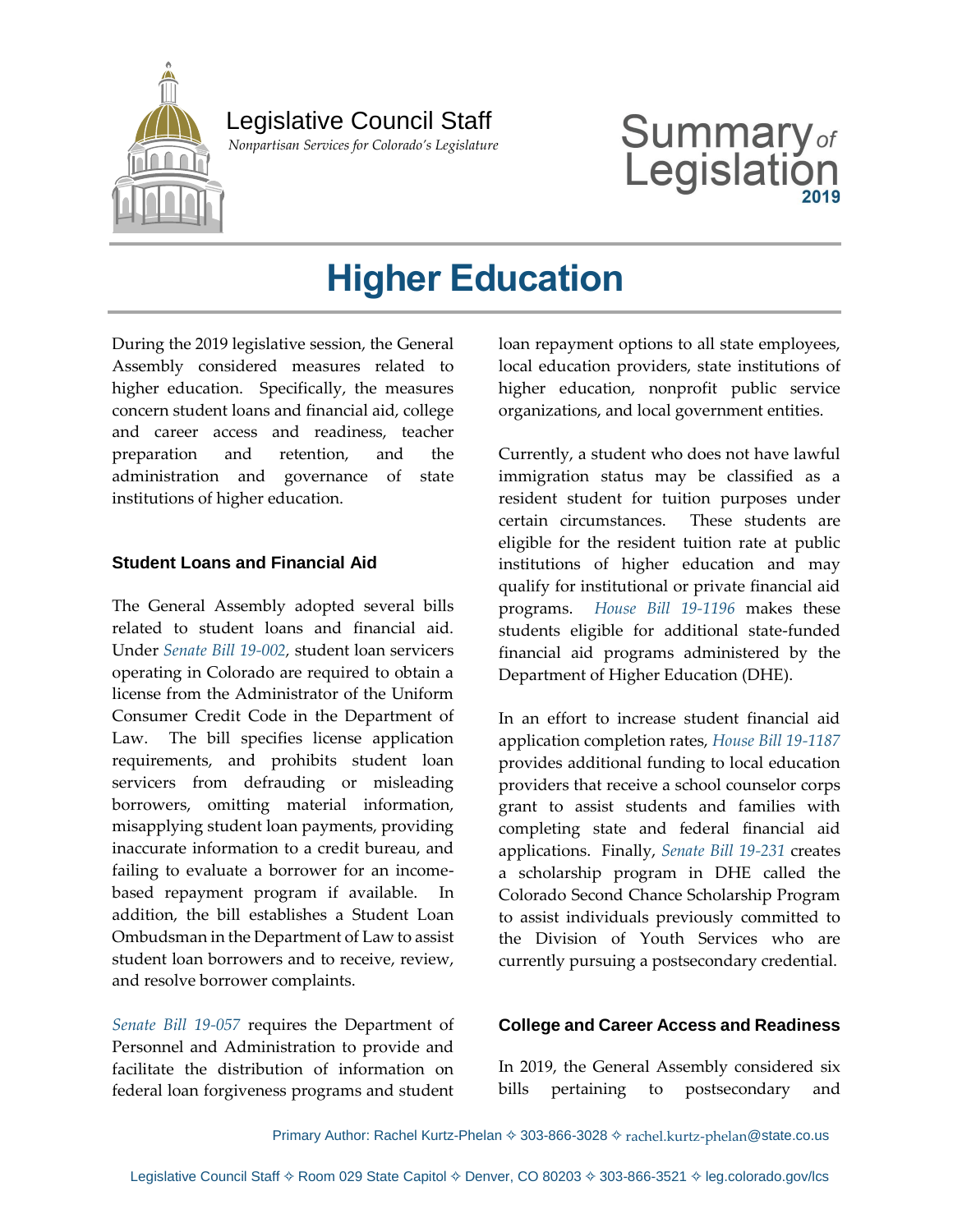### **Higher Education (cont'd)**

workforce access and readiness, as well as degree completion. Under current law, concurrent enrollment programs allow qualified students to enroll in courses that simultaneously provide credit towards high school graduation requirements and apply as postsecondary credit. Under changes made by *Senate Bill 19-176,* beginning in FY 2020-21 schools and districts that enroll high school students must offer concurrent enrollment programs, including enrollment in academic and career and technical education courses, to all qualified students free-of-charge. Students who complete a concurrent enrollment course must receive credit that applies to both high school graduation requirements and a postsecondary degree or certificate.

Supplemental academic instruction and basic skills courses allow students at four-year institutions with limited academic deficiencies who require a minimal amount of academic support to get this support on campus through credit-bearing courses rather than having to attend traditional remedial courses off-site at a community college. *House Bill 19-1206* makes several changes to current law pertaining to these types of courses.

*Senate Bill 19-171* requires the Colorado Department of Labor and Employment to establish, update, and promote a resource directory containing detailed information about apprenticeship programs in the state. *House Bill 19-1294* requires the Colorado Community College System to convene a working group to determine the best way to transfer credit from a registered construction apprenticeship program to college credit.

Area technical colleges (ATCs) are governed by a local school district or board of cooperative educational services and offer postsecondary vocational programs that are approved by the State Board for Community Colleges and Occupational Education. There are three ATCs

in Colorado: Emily Griffith Technical College, the Technical College of the Rockies, and Pickens Technical College. *Senate Bill 19-097* creates a grant program in DHE to provide grant funding to ATCs for specific capital and equipment purposes.

Finally, *House Bill 19-1236* creates a workforce development pilot program to provide performance payments to qualified providers of dropout recovery services for eligible adult students enrolled in the provider's programs who achieve specified educational milestones.

#### **Teacher Preparation and Retention**

Over the past decade, Colorado has seen a decrease in the enrollment and completion of teacher preparation programs, while at the same time is experiencing an increase in demand for qualified teachers, especially in rural areas and for hard-to-fill positions. In response to the growing teacher shortage across the state, the General Assembly passed several bills focused on bolstering teacher preparation programs and the recruitment and retention of teachers statewide. *Senate Bill 19-190* requires the Colorado Departments of Education and Higher Education to work together to adopt guidelines and best practices for teacher preparation programs, and creates a grant program to support mentor teachers who oversee teacher candidates in clinical practice.

Currently, DHE administers stipends for teachers in rural schools or districts who are seeking a higher certification, or those in teacher preparation programs who, upon completion, agree to teach in a rural school or district for at least two years. *Senate Bill 19-009* removes the limits on the number of stipends that may be issued and increases the maximum stipend amount. *Senate Bill 19-003* continues until 2033 the teacher loan forgiveness pilot program in DHE and renames it the Educator